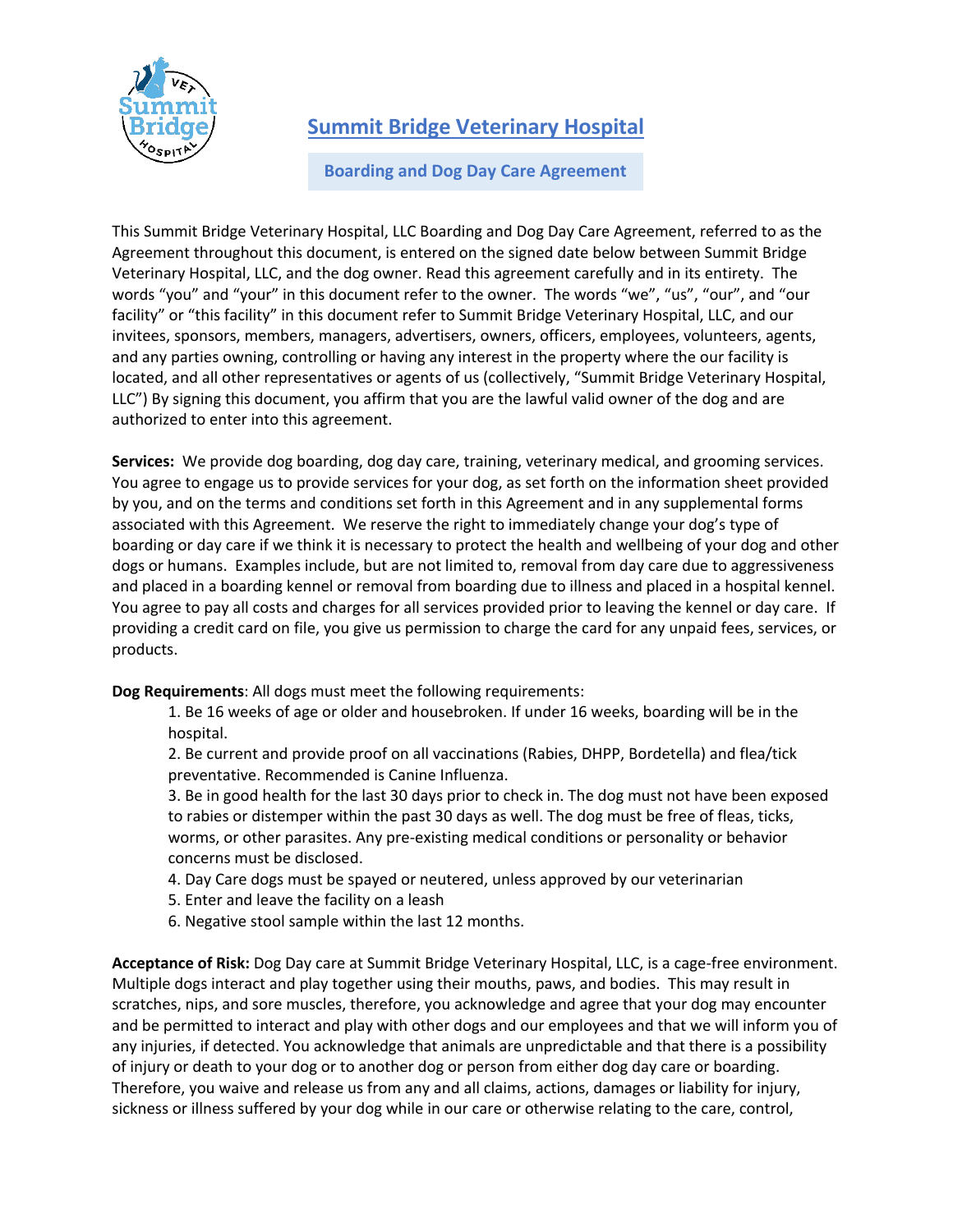health and/or safety of your dog arising from stay at our facility, except to the extent such illness or injury is the result of our gross negligence or intentional misconduct, and you agree not to initiate any legal proceedings against us with respect to such claims. "Sickness and illness" shall be defined to include any illness, including, without limitation, Bordetella (kennel cough) or any other form of contagious illness.

**Indemnification**: As a consideration of the services provided by us, you will indemnify, defend, and hold us harmless from and against any and all losses, liabilities, damages, fines, penalties, and expenses (including attorney fees and veterinary costs) arising from or resulting from any breach of the conditions in this Agreement (including abandonment of the dog at our facility), or related to any and all acts of behavior of your dog, which may include, without limitation, injury or death to your dog or another dog at our facility or injury or death to an employee or owner or other member of the public. In no event will we or any of our parties be held liable for special, consequential, exemplary, or punitive damage, even if advised of their possible existence.

**Evaluation:** We will evaluate your dog prior to engaging our services by placing the dog on a leash and taking the dog into the facility (if meeting conditions in Dog Requirements section). You may or may not be invited to participate in this evaluation. Proof of current vaccinations, including Rabies, Bordetella, DHPP and CIV (canine influenza series) are required at this time. We reserve the right to deny admittance to any pet for any reason at any time.

**Aggressive Dogs:** Dogs that act aggressively or exhibit an unacceptable behavior (such as chasing smaller dogs as prey, growling, snapping, putting teeth on another dog, mounting another dog, or any other aggressive behavior), will be separated from the other dogs and placed in a kennel.

**Control of Pet Behavior:** While in the dog day care we may use spray bottles of water, a water hose, loud noises, citronella spray, a Gentle Leader, clickers, leash, or, in the extreme case, a muzzle, to control dogs for the protection of other pets and humans.

**Pet Abandonment:** Dogs will be considered abandoned if you or an emergency contact does not pick up the dog within 7 calendar days past the scheduled departure date. We will call all your listed numbers, as well as those of the emergency contacts in this 7-day period. We will deliver written notice via first class mail to your address indicating that your dog has been unclaimed for 7 days beyond the scheduled discharge and is considered abandoned. If a dog is abandoned, the dog will be relinquished to Cheyla's Rescue Foundation where the dog will be re-homed. You may be unable to retrieve the dog and will have no recourse against us. You will still be held responsible for all unpaid charges incurred for your dog.

**Photos and Videos:** We will take photos and videos of the pets in boarding and dog day care. Images and videos are our property and may be texted to you as a means of providing information on daily wellbeing. Images of your dog and your dog's name may be used in any media, marketing, advertising, illustration, trade, or promotional materials. Video and photos from our cameras are considered our property and may only be used by us. You, the public, and others not employed by us may not disseminate any video or photos taken by our cameras.